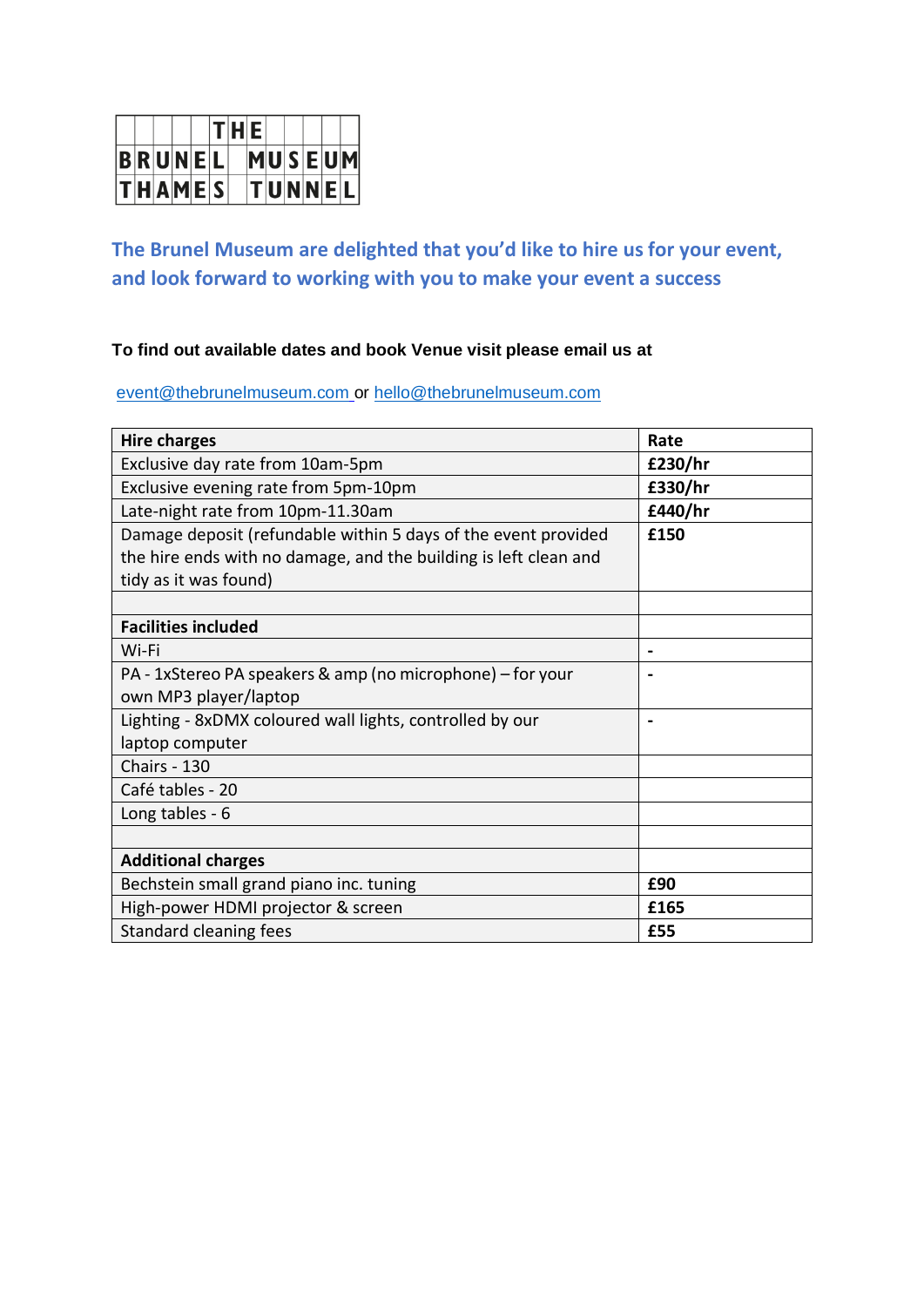| Areas included                  | <b>Additional Areas hireable</b>   |  |  |  |  |
|---------------------------------|------------------------------------|--|--|--|--|
| Brunel's Grand Entrance Hall (= | Piazza                             |  |  |  |  |
| The Shaft)                      |                                    |  |  |  |  |
| Engine House lower floor &      | Kitchen prep area                  |  |  |  |  |
| toilets                         |                                    |  |  |  |  |
| Engine House upper galleries    | Garden (extra charge, if not using |  |  |  |  |
|                                 | Midnight Apothecary)               |  |  |  |  |
| Office                          | Space for food wagon outside back  |  |  |  |  |
|                                 | doors                              |  |  |  |  |

### **Power in Brunel's shaft**

The shaft has a dedicated 100A 3-phase electricity supply which is used to power the DMX lighting, sound and heating systems. Spare capacity is available and variable depending on demand and equipment usage. Normally there is:

1 x 32A socket plus extension leads

1 x 13A socket

### **Notes**

Evening hire charges apply from 1700 until lock-up time. 1 hours set up time is allowed free with a minimum of 4h Venue Hire Live music must finish before 2300 Additional late charges apply after 2200 Our latest lock up time is 2330

# **Maximums:**

Seated dinner: 80 Theatre-style: 120 Standing reception: 125 Fire limit: 137

# **Event management & cleaning**

Our standard cleaning fees cover, toilets and floors tidy and to keep our costs down, our standard rental includes clients being responsible for managing their own events: setting out the venue as required and leaving the site in the same state in which it was found, including cleaning where necessary. All rubbish and recycling to be removed from site by client.

Caterers or a 3<sup>rd</sup> party event manager may be engaged to carry out all the above instead of you, but we require notice of who will be responsible.